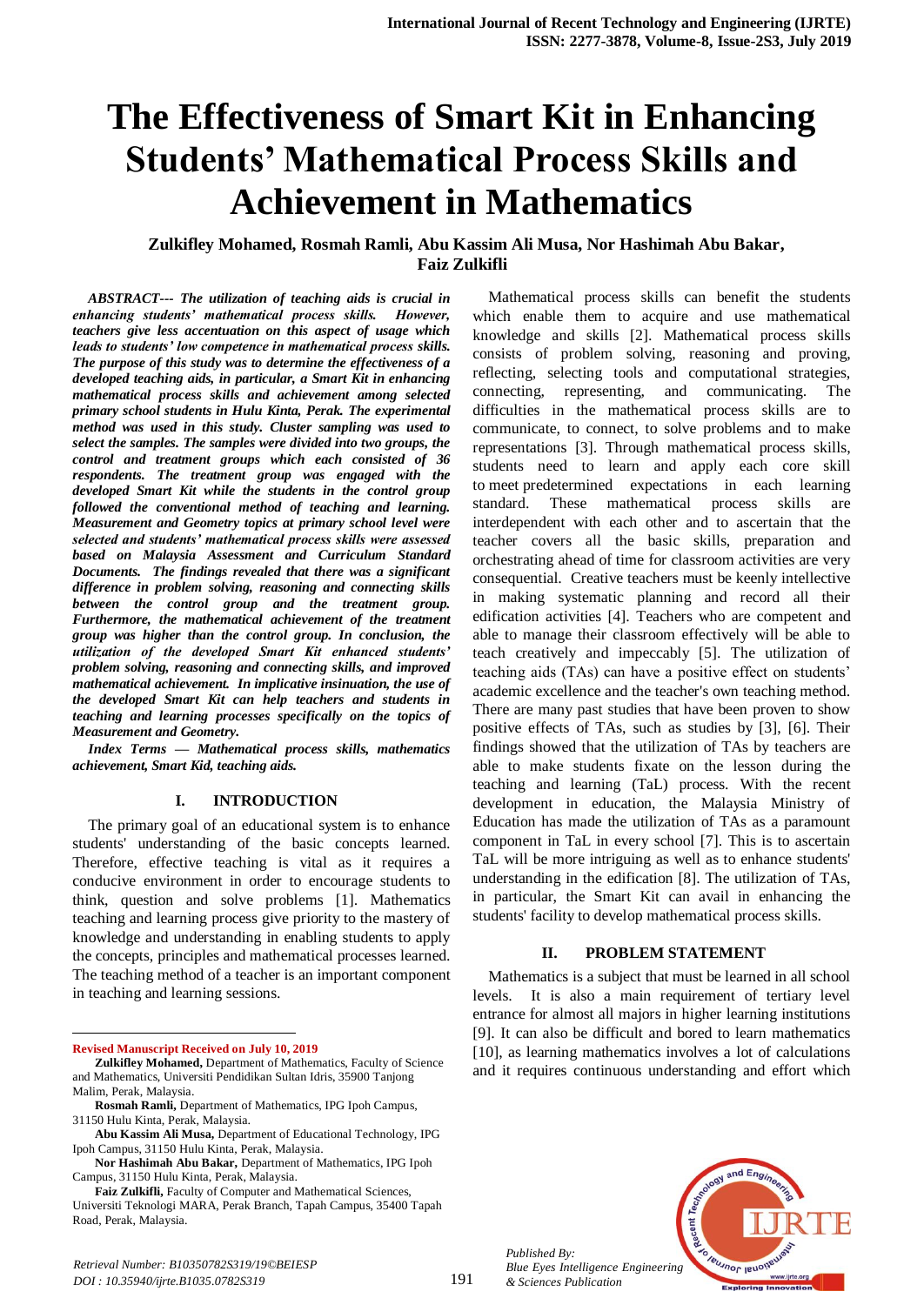## **THE EFFECTIVENESS OF SMART KIT IN ENHANCING STUDENTS' MATHEMATICAL PROCESS SKILLS AND ACHIEVEMENT IN MATHEMATICS**

causes perplexed and bored [11]. This problem led to a low level of mastery and achievement in mathematical subjects [12]. If this issue persists, it will affect the students' opportunity to pursue in higher education.

Knowledge of mathematics that combine each core of mathematical process skills needs to be mastered and practiced by all teachers so that TaL will be more meaningful. It is due to the fact that meaningful mathematical learning is essential to reinforce the mathematical foundations and concepts to be applied to higher education levels [13]. It is found that previous studies did not incorporate each core of mathematical process skills. In [14] examined students' perceptions on learning webbased mathematical problem solving with constructivist approaches, while in [15] examined the relationship between student, content and teaching style of teacher to develop a higher level of scientific reasoning skills.

The comprehension to each mathematical process skills cores enables the engenderment of students with affluent and consequential mathematical knowledge. Based on the 10th shift of the Malaysian Education Development Plan (MEDP 2013-2025), the government intends to maximize the students' success for every dollar spent. Students with meaningful mathematical thinking are among the expected learning outcomes in mathematics education [16]. However, what's transpiring nowadays is that students are learning mathematics only with the aim of passing and achieving excellent results in the examination [17]. This achievement without a thorough appreciation results in the students incapable to understand and apply the current and future mathematical knowledge [18]. TaL which accentuates on content knowledge and procedures will only engender mathematically competent students but fail to develop the resplendency implicatively insinuated in the way of thinking, practice and role as a member of society [19].

TAs is one of the paramount elements in the implementation of teaching and learning. TAs is the medium used by teachers in the form of objects, tools and materials to facilitate them in providing knowledge to students in their teaching. According to [3], the use of TAs can improve the quality of teaching and learning in the classroom. Many studies show that the efficacy of utilizing TAs can positively impact students' understanding of the subjects [20]. However, there are restrictions in the teacher's efforts to diversify the source of the material in enhancing TAs. This is evident by the study of [20]-[22]. All these studies revealed that teachers could not utilize TAs due to lack of resources in obtaining materials. Therefore, TAs in particular Smart Kit can be optional edifying avails to facilitate teachers in implementing TaL of mathematics. This study developed the Smart Kit for unit conversions in Measurement and Geometry topics. This Smart Kit is a coalescence of ten components of TAs that can be utilized in Year One to Year 6 of teaching mathematics.

## **III. METHODOLOGY**

Experimental method was used in this study. Cluster random sampling was engaged in the selection of a sample.

The study samples consist of two groups of year five primary school in Chepor, Perak. The study samples were divided into two groups, namely the control and treatment groups. The students in the control group were taught using conventional methods while the Smart Kit was utilized in the treatment group. Each of the groups consisted of 36 students. Measurement and Geometry topics were selected in this study as there are three sub topics namely Length, Mass and Volume that requires the ability to solve equation and conversions of metrics unit. These topics were selected as to evaluate the students' problem solving, reasoning and connecting skills as part of mathematical process skills. The assessment instrument which was adapted from Malaysia Assessment and Curriculum Standard Documents was utilized in assessing students' mathematical process skills.

In assessing students' performance on Measurement and Geometry topics, both groups were undergone pre-test and post-test to determine the difference in their mean assessment score.

## **IV. RESULTS AND DISCUSSION**

## *A. Mathematical Process Skills*

Table 1 shows the comparison of the frequency (*f*) and percentage (%) of the level of attainment in problem solving skills among the control and treatment groups in their pretest and post-test. This assessment was made using the problem solving skills evaluation instrument adapted from Malaysia Assessment and Curriculum Standard Documents.

**Table 1: Capability of problem solving skills in control (n=36) and treatment (n=36) groups for pre and post test**

| Attainment     | Indicator               |     | Control Group | Treatment      |         |
|----------------|-------------------------|-----|---------------|----------------|---------|
| Level          |                         |     |               |                | Group   |
|                |                         |     | f and $(\%)$  | $f$ and $(\%)$ |         |
|                |                         | Pre | Post          | Pre            | Post    |
|                |                         |     |               |                |         |
| 1              | Be<br>able to           | 22  | 7             | 20             |         |
|                | describe the $(61.11)$  |     | (19.44)       | (55.56)        |         |
|                | steps<br>in             |     |               |                |         |
|                | solving<br>the          |     |               |                |         |
|                | problems.               |     |               |                |         |
| $\overline{2}$ | Be able to              | 13  | 20            | 14             |         |
|                | solve routine $(36.11)$ |     | (55.56)       | (38.89)        |         |
|                | problems                |     |               |                |         |
|                | with                    |     |               |                |         |
|                | guidance.               |     |               |                |         |
| 3              | Be able<br>to           | 1   | 6             | 2              | 12      |
|                | solve routine $(2.78)$  |     | (16.67)       | (5.55)         | (33.33) |
|                | problems                |     |               |                |         |
|                | involving               |     |               |                |         |
|                | calculation             |     |               |                |         |
|                | without                 |     |               |                |         |
|                | guidance.               |     |               |                |         |



*Published By:*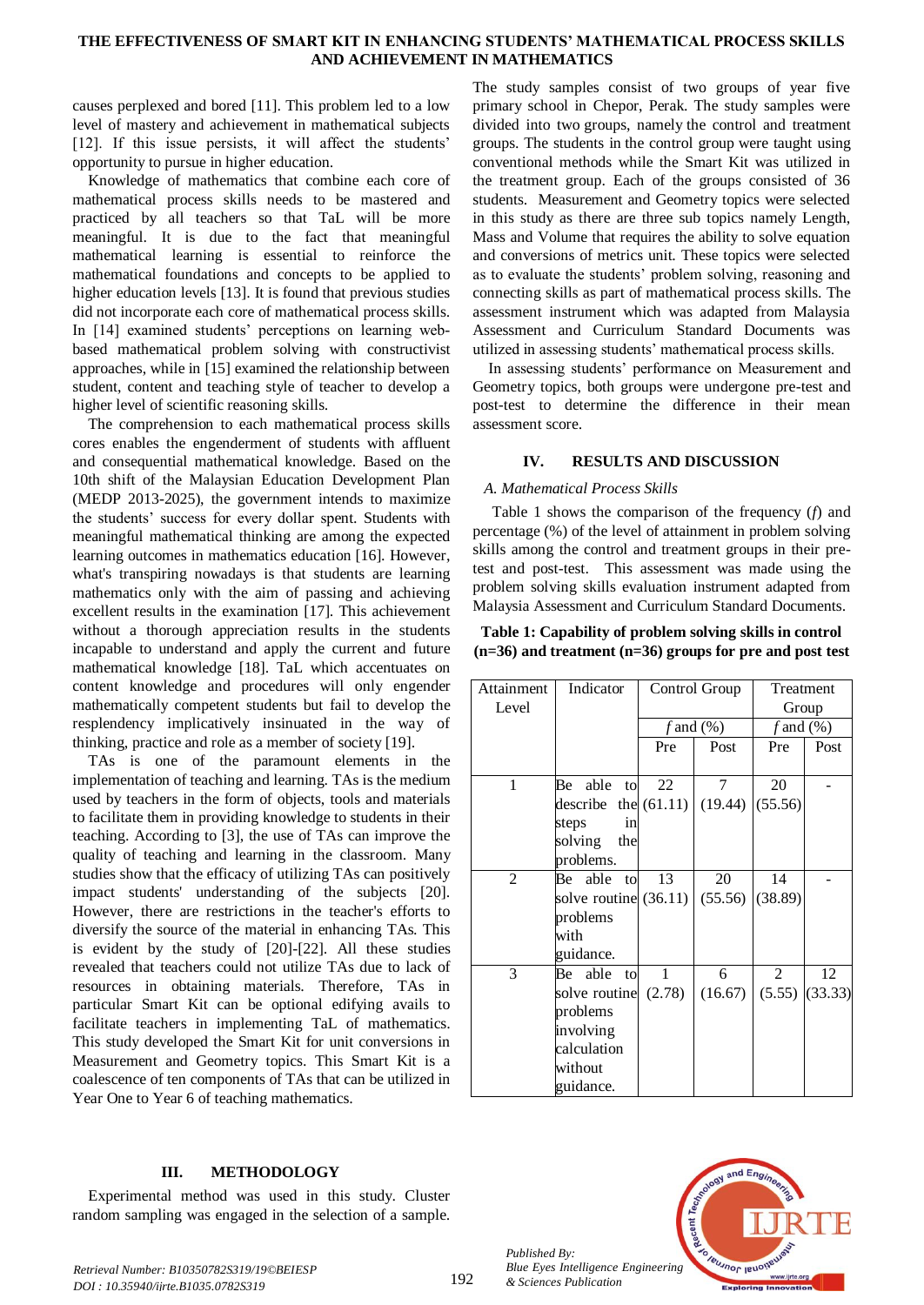| <b>International Journal of Recent Technology and Engineering (IJRTE)</b> |  |  |  |
|---------------------------------------------------------------------------|--|--|--|
| ISSN: 2277-3878, Volume-8, Issue-2S3, July 2019                           |  |  |  |

| 4 | Be able to    | 3      | 11      |
|---|---------------|--------|---------|
|   | solve more    | (8.33) | (30.56) |
|   | complex       |        |         |
|   | routine       |        |         |
|   | problems.     |        |         |
| 5 | Be able to    |        | 8       |
|   | solve more    |        | (22.22) |
|   | complex       |        |         |
|   | routine       |        |         |
|   | problems      |        |         |
|   | using         |        |         |
|   | varieties of  |        |         |
|   | strategies.   |        |         |
| 6 | Be able to    |        | 5       |
|   | solve<br>non- |        | (13.89) |
|   | routine       |        |         |
|   | problems      |        |         |
|   | creatively    |        |         |
|   | and           |        |         |
|   | innovatively. |        |         |

## *Reasoning Skills*

Table 2 shows the comparisons of the frequency (*f*) and percentage (%) of the level of attainment in reasoning skills among the control and treatment groups in their pre-test and post-test.

## **Table 2: Capability of reasoning skills in control (n=36) and treatment (n=36) groups for pre and post test**

| <b>Attainmen</b> | Indicator          | Control Group  |                       | Treatment                             |         |
|------------------|--------------------|----------------|-----------------------|---------------------------------------|---------|
| t Level          |                    |                |                       | Group                                 |         |
|                  |                    | $f$ and $(\%)$ |                       | $f$ and $(\%)$                        |         |
|                  |                    | Pre            | Post                  | Pre                                   | Post    |
| $\mathbf{1}$     | Be able to justify | 20             | 6                     | 19                                    |         |
|                  | logically          |                |                       | (55.56)(16.67)(52.78)                 |         |
|                  | mathematical       |                |                       |                                       |         |
|                  | activities<br>with |                |                       |                                       |         |
|                  | guidance           |                |                       |                                       |         |
| $\overline{2}$   | Be able to justify | 13             | 18                    | 15                                    |         |
|                  | logically          |                | (36.11)(50.00)(41.67) |                                       |         |
|                  | mathematical       |                |                       |                                       |         |
|                  | activities without |                |                       |                                       |         |
|                  | guidance.          |                |                       |                                       |         |
| 3                | Be able to justify | 3              | 9                     | 2                                     | 11      |
|                  | logically          |                |                       | $(8.33)$ $(25.00)$ $(5.55)$ $(30.56)$ |         |
|                  | mathematical       |                |                       |                                       |         |
|                  | activities without |                |                       |                                       |         |
|                  | guidance           |                |                       |                                       |         |
|                  | involving<br>a     |                |                       |                                       |         |
|                  | calculation        |                |                       |                                       |         |
| $\overline{4}$   | Be able to justify |                | 3                     |                                       | 14      |
|                  | logically          |                | (8.33)                |                                       | (38.89) |
|                  | mathematical       |                |                       |                                       |         |
|                  | activities without |                |                       |                                       |         |
|                  | guidance           |                |                       |                                       |         |
|                  | involving<br>more  |                |                       |                                       |         |
|                  | than<br>one        |                |                       |                                       |         |
|                  | calculation.       |                |                       |                                       |         |
| 5                | Be able to justify |                |                       |                                       | 8       |
|                  | logically          |                |                       |                                       | (22.22) |

|   | mathematical<br>activities<br>involving routine |  |        |
|---|-------------------------------------------------|--|--------|
|   | problem.                                        |  |        |
| 6 | Be able to justify                              |  |        |
|   | logically                                       |  | (8.33) |
|   | mathematical                                    |  |        |
|   | activities                                      |  |        |
|   | involving<br>non-                               |  |        |
|   | routine, creative                               |  |        |
|   | and innovative                                  |  |        |
|   | problem solving.                                |  |        |

# *Connecting Skills*

Table 3 shows the comparisons of the frequency (*f*) of the level of attainment in connecting skills among the control and treatment groups in their pre-test and post-test.

| Table 3: Capability of connecting skills in control $(n=36)$ |
|--------------------------------------------------------------|
| and treatment $(n=36)$ groups for pre and post test          |

|                | and dealing $(1 - \omega)$ groups for pre-and post test |                                 |                |                   |                               |  |
|----------------|---------------------------------------------------------|---------------------------------|----------------|-------------------|-------------------------------|--|
| Attainment     | Indicator                                               |                                 |                |                   | Control Group Treatment Group |  |
| Level          |                                                         |                                 | f and $(\%)$   |                   | $f$ and $(\%)$                |  |
|                |                                                         | Pre                             | Post           | Pre               | Post                          |  |
| 1              | able<br>Be<br>to                                        | 19                              | 10             | 21                |                               |  |
|                | connect                                                 | the $(52.78)(27.78)(58.33)$     |                |                   |                               |  |
|                | topics learned                                          |                                 |                |                   |                               |  |
|                | with<br>other                                           |                                 |                |                   |                               |  |
|                | topics and daily                                        |                                 |                |                   |                               |  |
|                | life<br>with                                            |                                 |                |                   |                               |  |
|                | guidance.                                               |                                 |                |                   |                               |  |
| $\overline{2}$ | able<br>Be<br>to                                        | 15                              | 20             | 12                | 5                             |  |
|                | connect                                                 | the $(41.67)$ (55.56) (33.33)   |                |                   | (13.89)                       |  |
|                | topics learned                                          |                                 |                |                   |                               |  |
|                | with<br>other                                           |                                 |                |                   |                               |  |
|                | topics and daily                                        |                                 |                |                   |                               |  |
|                | life<br>without                                         |                                 |                |                   |                               |  |
|                | guidance.                                               |                                 |                |                   |                               |  |
| 3              | able<br>Be<br>to                                        | $\overline{2}$                  | $\overline{4}$ | $\overline{2}$    | 8                             |  |
|                | connect                                                 | the $(5.55)$ $(11.11)$ $(5.56)$ |                |                   | (22.22)                       |  |
|                | concepts<br>and                                         |                                 |                |                   |                               |  |
|                | procedures<br>to                                        |                                 |                |                   |                               |  |
|                | solve<br>math                                           |                                 |                |                   |                               |  |
|                | sentences                                               |                                 |                |                   |                               |  |
|                | problems                                                |                                 |                |                   |                               |  |
| $\overline{4}$ | able<br>Be<br>to                                        |                                 | $\overline{2}$ | 1                 | 14                            |  |
|                | the<br>connect                                          |                                 |                | $(5.55)$ $(2.78)$ | (38.89)                       |  |
|                | concepts<br>and                                         |                                 |                |                   |                               |  |
|                | procedures<br>to                                        |                                 |                |                   |                               |  |
|                | solve<br>routine                                        |                                 |                |                   |                               |  |
|                | daily problems.                                         |                                 |                |                   |                               |  |



*Published By:*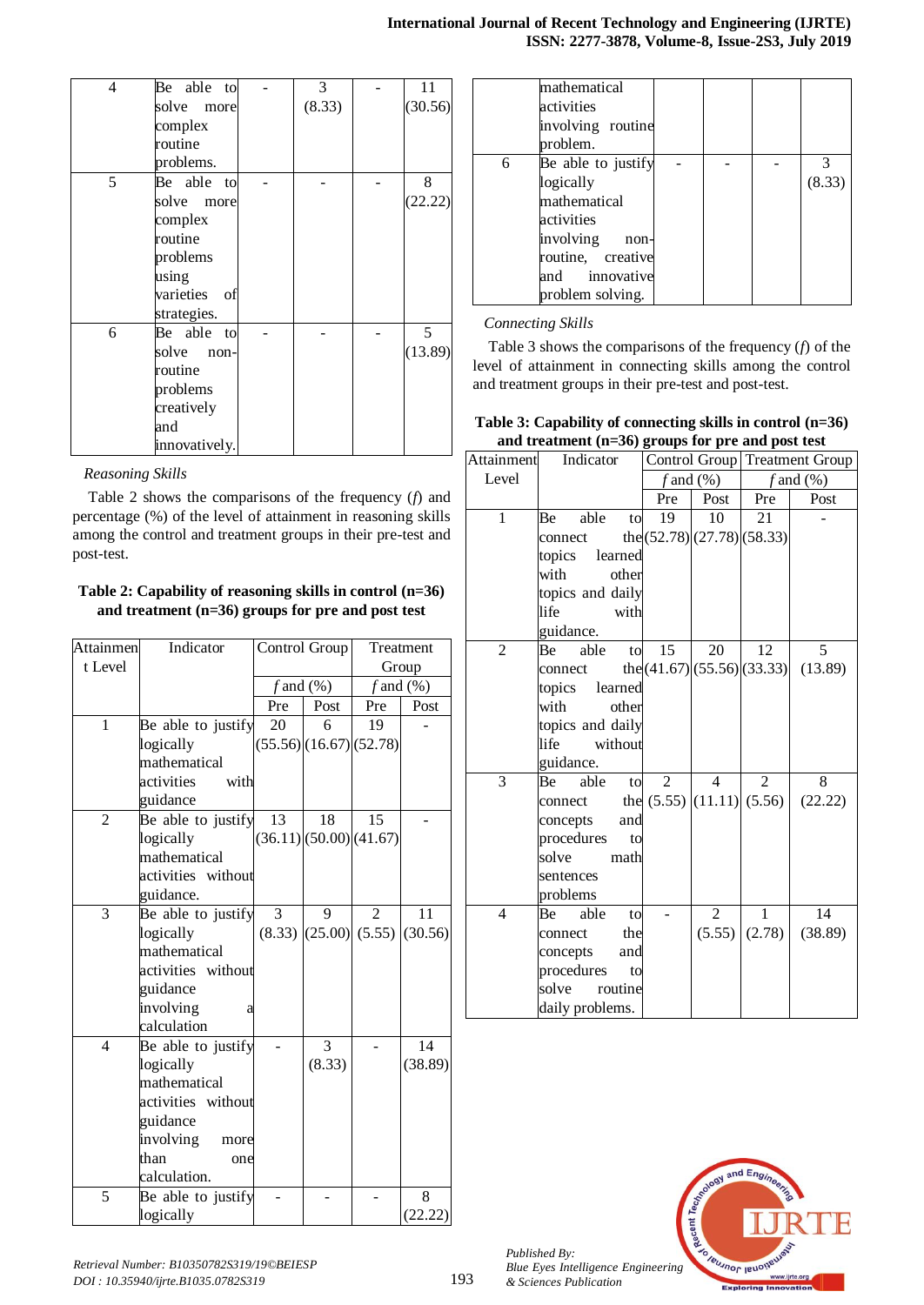## **THE EFFECTIVENESS OF SMART KIT IN ENHANCING STUDENTS' MATHEMATICAL PROCESS SKILLS AND ACHIEVEMENT IN MATHEMATICS**

| 5 | Be able<br>to     |  | 5       |
|---|-------------------|--|---------|
|   | the<br>connect    |  | (13.89) |
|   | concepts and      |  |         |
|   | procedures to     |  |         |
|   | solve routine     |  |         |
|   | daily problems    |  |         |
|   | by using various  |  |         |
|   | strategies.       |  |         |
| 6 | Be able<br>to     |  | 4       |
|   | the<br>connect    |  | (11.11) |
|   | concepts and      |  |         |
|   | procedures to     |  |         |
|   | solve non-        |  |         |
|   | routine daily     |  |         |
|   | problems          |  |         |
|   | creatively<br>and |  |         |
|   | innovatively.     |  |         |

## *The Mathematical Process Skills Discussion*

The data analysis made in Table 1-3 showed the mastery of problem solving, reasoning and connecting skills for the control group only increased to level 4 after coveted instruction was carried out. On the other hand, the problem solving, reasoning and connecting skills for the treatment group using the Smart Kit are encouraging and demonstrating an increase up to level 6.

The findings showed that the use of the Smart Kit can improve the problem solving, reasoning and connecting skills related to Measurement and Geometry topics. The findings are consistent with the findings of [23] that found the use of WebQuest Web-based applications can produce an effective learning environment. The use of the Smart Kit also strives for students to make sense of the idea, to create an idea concerning the problems to be solved and hence solved the problems according to the steps that had been learned. This finding is line with the findings of [24] which stated that constructivist learning is optically discerned to be the best ideas about how students learn and have a vigorous impact on their learning, especially in Mathematics.

## *B. Student Mathematical Achievement Findings Mathematical Achievement of Control Group*

Fig. 1 shows the comparison of the achievement of the control in pre-test and post-test. A total of eight questions related to Measurement and Geometry topics was answered by the students. This comparison is based on the number of questions correctly answered.



**Fig. 1: Comparison of Control Group Achievement Pre-Test (N=36) and Post-Test (N=36)**

## *Mathematical Achievement of the Treatment Group*

Fig. 2 shows the comparison of the achievement of the treatment group in pre-test and post-test. A total of eight questions related to Measurement and Geometry topics was answered by the students. This comparison is based on the number of questions correctly answered.



**Fig. 2: Comparison of Treatment Group Achievement in Pre-Test (N=36) and Post-Test (N=36)**

The independent samples *t*-test was conducted to compare students' achievement before the intervention was implemented. There was a non-significant difference in the scores for the control group (*M*=2.2, *SD*=0.81) and treatment group (*M*=1.9, *SD*=0.62); *t*(70)=1.63, *p*=.107. Meanwhile, after the intervention, the result revealed that there was a significant difference in the scores for the control group (*M*=2.7, *SD*=1.20) and treatment group (*M*=7.2, *SD*=0.72); *t*(70)=-19.11, *p*<.001.

#### *Discussion on Student Mathematical Achievement*

Based on Fig. 1 and 2, this study found that the mean percentage (%) increase in the correct answered of the control group was 7.29%, while the mean percentage (%) increase in correct answered by the treatment group was 71.53%. However, the difference is not significant in pretest. These results were also supported by the independent sample *t*-test. These results demonstrated that students were at the same level of intelligence. This finding is congruous with the findings of [26], which stated that the mean score obtained in the control group and the treatment group for pre-test are insignificant as both groups responded to questions given based on existing knowledge. It can be concluded that the students of the control group and treatment group had similar knowledge and experience when answering the given questions. It is supported by [27], through their finding that both groups had acquired the same mean score for pre-test even when treatment groups obtained higher mean scores. This proves that both groups are balanced in terms of achievement and competence.

Meanwhile, the findings showed that there are significant differences of mean score between the control group and the treatment group in the post test experiment. This is supported by [25], which found that the mean of treatment

*Published By: Blue Eyes Intelligence Engineering & Sciences Publication* 



*Retrieval Number: B10350782S319/19©BEIESP DOI : 10.35940/ijrte.B1035.0782S319*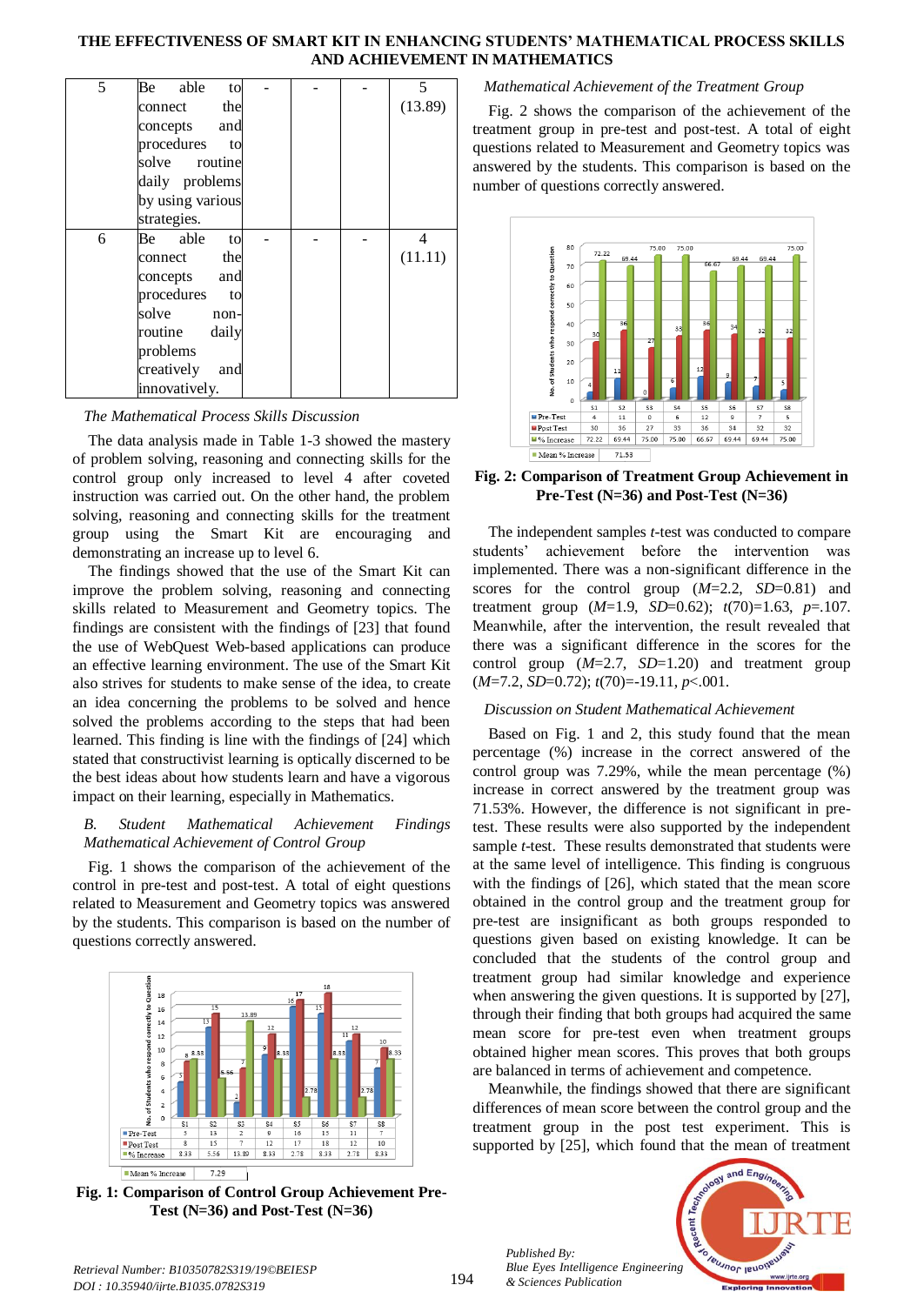group was higher than the control group. The mean score for the post-treatment test far exceeds the mean of the post-test score for the control group. This clearly demonstrates the effectiveness of using the Smart Kit on student achievement in Measurement and Geometry topics as compare with the conventional method. This finding is in line with the findings by [28], which stated that ICT-based teaching is aimed at increasing the achievement of teaching. They found that the utilization of ICT in the classroom sanctions the students to cerebrate at a higher level and not just solely memorize the facts given.

The above findings showed the effectiveness of Smart Kit in enhancing students' mathematical achievement. This finding is congruous with the findings of [29], which stated that the mastery of pedagogical skills and the engagement of hands-on activities is the most effective learning strategy.

## **V. CONCLUSION**

The use of the developed Smart Kit in TaL can potentially enhanced students' problem solving, reasoning and connecting skills of the mathematical process skills. The use of the developed Smart Kit engenders creative thinking among students in making connections of ideas in mathematics. Its utilization additionally sanctions the students to respond to every question provided by the teacher expeditiously and accurately.

Thus, the effectiveness of the Smart Kit in enhancing students' mathematical process skills is expected to have a positive impact and help in producing students that appreciate the beauty of mathematics and learn mathematics meaningfully. This is because meaningful mathematical learning which accentuation on the skills of mathematical processes can strengthen the underlying mathematical concepts and these concepts can be applied to higher education levels [16], [30].

In conclusion, the use of the developed Smart Kit in the teaching of mathematics can enhance mathematical process skills and hence improved the achievement among students in primary school.

## **ACKNOWLEDGMENT**

The researchers would like to acknowledge Universiti Pendidikan Sultan Idris (UPSI), Malaysia for the financial funding of this research. Grant no*.*2018-0049-107-01.

## **REFERENCES**

- 1. J. K. Coates, and H. P. Wilson, "Learning while playing: Children's Forest School experiences in the UK," British Educational Research Journal, 45(1), 2019, pp. 21-40.
- 2. M. Dockendorff, and H.Solar, "ICT integration in mathematics initial teacher training and its impact on visualization: The case of GeoGebra," International Journal of Mathematical Education in Science and Technology, 49(1), 2018, pp. 66-84.
- 3. E. Pujiastuti, and Mashuri, "Making a math teaching aids of junior high school based on scientific approach through an integrated and sustainable training," Journal of Physics: Conference Series, 824(1), 2017, pp. 1-6.
- 4. S. Fuentemilla, and J. Domínguez, "How to create a STEAM installation," ACM International Conference Proceeding Series, 2018, pp. 118-119.
- 5. E. O. Bereczki, and A. Kárpáti, "Teachers' beliefs about creativity and its nurture: A systematic review of the recent research literature," Educational Research Review, 23, 2018, pp. 25-56.
- 6. J. Xiang, and T. B. Jin, "Instrumental teaching AIDS for sound and vibration education," 25th International Congress on Sound and Vibration, 2018, pp. 5100-5104.
- 7. Ministry of Education Malaysia, Malaysia's Education Development Plan 2013-2025*.* Putrajaya: Curriculum Development Division, 2012.
- 8. M. Kumar, I. Saxena, J. Kumar, G. Kumar, and S. Kapoor, "Assessment of lecture strategy with different teaching aids," Journal of Clinical and Diagnostic Research, 9(1), 2015, pp. CC01-CC05.
- 9. P. D. Martino, and F. Gregorio, "The mathematical crisis in secondary–tertiary transition," International Journal of Science and Mathematics Education, 17(4), 2019, pp. 825- 843.
- 10. D. Fouryza, S. M. Amin, and R. Ekawati, "Review of learning materials development procedure based on fun and easy math (FEM)," AIP Conference Proceedings, 2014(1), 2018, pp. 1-9.
- 11. G. A. Nortvedt, and A. Siqveland, "Are beginning calculus and engineering students adequately prepared for higher education? An assessment of students' basic mathematical knowledge," International Journal of Mathematical Education in Science and Technology, 50(3), 2019, pp. 325-343.
- 12. K. Higgins, J. H. D. Angelo, and L. Crawford, "Effects of technology in mathematics on achievement, motivation, and attitude: A meta-analysis," Journal of Educational Computing Research, 57(2), 2019, pp. 283-319.
- 13. P. T. Tosic, and J. Beeston, "Designing undergraduate data science curricula: A computer science perspective," ASEE Annual Conference and Exposition, Conference Proceedings, 2018, pp. 1-11.
- 14. T. J. Impelluso, "The moving frame method in dynamics: Reforming a curriculum and assessment," International Journal of Mechanical Engineering Education, 46(2), 2018, pp. 158-191.
- 15. X. Yan, J. Mason, and G. Hanna, "Probing interactions in exploratory teaching: A case study," International Journal of Mathematical Education in Science and Technology, 50(2), 2019, pp. 244-259.
- 16. A. Mahmood, Y. M. Yusof, and M. F. Othman, "Integrating mathematical thinking-oriented problem-solving approach with blended learning open source science or math studies (BLOSSOMS) modules," AIP Conference Proceedings, 1750(1), 2015, pp. 1-6.
- 17. S. T. Yong, P. Gates, and A. T. Y. Chan, "A gaming perspective on mathematics education," International Journal of Information and Communication Technology Education, 14(4), 2018, pp. 85-98.
- 18. D. M. S. Diba, and S. Prabawanto, "The analysis of students' answers in solving ratio and proportion problems," Journal of Physics: Conference Series, 1157(3), 2019, pp. 1-6.
- 19. M. Samuelsson, and J. Samuelsson, "Proficient classroom management through focused mathematic teaching," Problems of Education in the 21st Century, 75(6), 2017, pp. 654-651.
- 20. M. L. Dewi, A. R. Hakim, A. Setiawan, S. Adhisuwignjo, and E. Rohadi, "Mathematics teaching aids to improve the student's abstraction on Geometry in Civil Engineering of State Polytechnic Malang," IOP Conference Series: Materials Science and Engineering, 434(1), 2018, pp. 1-5.
- 21. M. Anggo, and L. Arapu, "The use of mathematics teaching aids to train metacognition ability of elementary school students," Journal of Physics: Conference Series, 1028(1), 2018, pp. 1-6.



*Retrieval Number: B10350782S319/19©BEIESP DOI : 10.35940/ijrte.B1035.0782S319*

*Published By:*